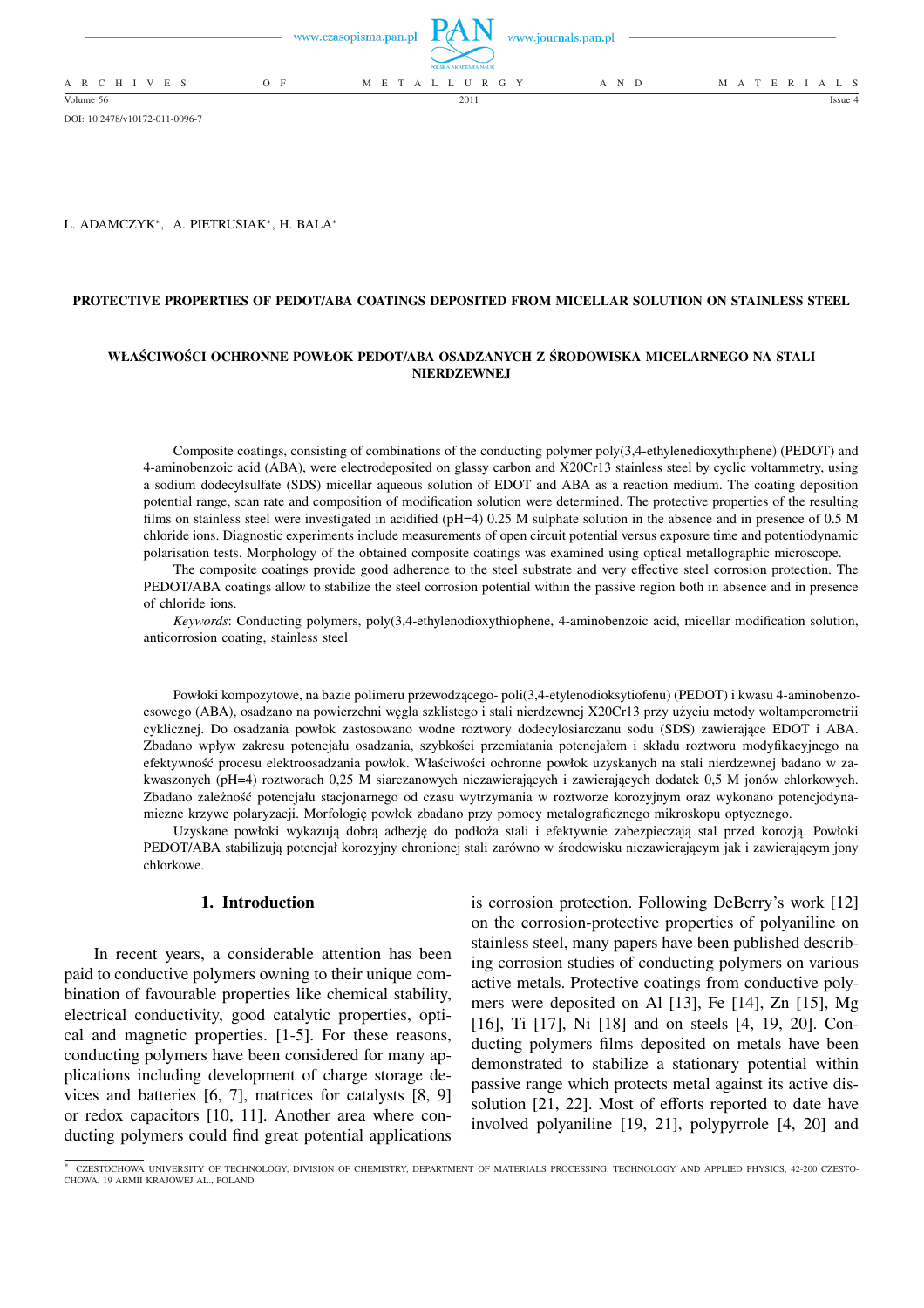www.czasopisma.pan.pl



polythiophene [23] (or their derivatives) for metal corrosion protection.

Poly(3,4-ethylenedioxythiophene) (PEDOT) is conductive polymer of polythiophene (PTh) class, which exhibits high stability, good conductivity and electrochromic properties [24-31]. As compared to the thiophene (Th), the 3,4-ethylenedioxithiophene (EDOT) has lower oxidation potential, what is important in anticorrosion applications. Corrosion protection using PE-DOT was first reported by Sakmeche et al. [23]. Since then, there is only few paper works about this problem [32-34]. The limitation in application of anticorrosion PEDOT coatings is their poor adherence to the metal substrate and low solubility of the monomer (EDOT) in aqueous solution (this is why most of work concerns to organic solvents [35, 36]).

In our previous works [37, 38] it was proposed to use the composite coatings based on 3,4-ethylene- dioxythiophene) (EDOT) and 4-aminobenzoic acid (ABA) for protection of stainless steel against corrosion. The PE-DOT/ABA coatings were deposited from  $0.1$  mol dm<sup>-3</sup>  $H<sub>2</sub>SO<sub>4</sub>$  aqueous solution using the cyclic voltammetry method. The study showed that application of ABA in the composition of the conductive polymer distinctly improved the coating adhesion to the steel. Unfortunately, the poor solubility of the monomer in aqueous solution worsens the efficiency of the process. According to literature reports [23, 39], electropolymerization of thiophene and its derivatives can be effectively carried out in aqueous solutions containing surfactants. Sakmeche et al. [23], proposed the use of an aqueous anionic micellar medium containing sodium dodecylsulfate (SDS) for PE-DOT electropolymerization. Presence of the surfactant in modification solution is prone to a decrease of EDOT oxidation potential on platinum substrate as compared with the approach with a use of organic solvents [40]. In aqueous micellar solution the effective concentration of monomer is higher and the number of active sites of polymerization increases [23, 40- 42].

The present work describes the electrodeposition process and the quality of PEDOT/ABA films formed from aqueous micellar solution with sodium dodecylsulfate (SDS) as surfactant. The coatings were obtained by cyclic voltammetry method on X20Cr13 stainless steel and on glassy carbon electrode (GCE). The experimental conditions (such as potential range, scan rate and modification solution composition) were optimized in the present study. The protective properties of PEDOT/ABA coatings were evaluated in acidified (pH=4) sulphate solution without- and with addition of chloride ions.

## **2. Experimental**

Analytically pure 4-aminobenzoic acid (ABA) and 3,4-ethylenedioxythiophene were purchased from Sigma. Sodium dodecylsulfate salt was obtained from Aldrich. Other reagents were also of analytical reagent grade and used as received. The solutions were prepared from the distilled and subsequently deionized water. The solutions are being freshly prepared for each surface modification.

Samples of commercially available stainless steel (X20Cr13) containing (in wt %) C (0.17), Cr (12.6), Si (0.34), Ni (0.25), Mn (0.30), V (0.04), P (0.024) and  $S$  (<0.005) were used in the form of disks (operating surface area,  $0.2 \text{ cm}^2$ ) as electrode substrates. Prior to each experiment, the electrode surfaces were polished with waterproof emery paper (No. 600, 1000 and 2000) and rinsed with distilled water. In order to characterize basic electrochemical properties of PEDOT/ABA films, glassy carbon (from CH Instruments 104, USA) was used as an inert electrode substrate (geometric working area, 0.13  $\text{cm}^2$ ). Glassy carbon electrode was activated by polishing with aqueous alumina slurries (grain size,  $0.05 \mu m$ ) on a polishing cloth and rinsed with distilled water.

All electrochemical experiments were carried out using CH Instruments 660 electrochemical station (Austin, USA) at a temperature of  $20 \pm 2^{\circ}$ C. A threeelectrode electrochemical cell was used with a glassy carbon or stainless steel as working electrodes, a spiral platinum wire as counter electrode and a saturated calomel electrode (SCE) as reference electrode.

The electrochemical modification on X20Cr stainless steel substrate was performed in aqueous micellar solution containing:  $0.1$  mol dm<sup>-3</sup> EDOT + 0.01 mol dm<sup>-3</sup> ABA + 0.14 mol dm<sup>-3</sup> SDS + 0.1 mol dm<sup>-3</sup> H2SO4. PEDOT/ABA films were obtained by cyclic voltammetry with potential scanning rate of 50 mVs<sup>-1</sup> from -0.2 to 1.3 V (versus Ag/AgCl). After modification, the tested electrode was eventually rinsed with deionized water, and then was ready for characterization. Voltammertric responses were recorded in 0.5 mol dm<sup>-3</sup> H<sub>2</sub>SO<sub>4</sub> with potential ranging from 0.0 V to 0.9 V (scan rate, 50 mVs<sup>−</sup><sup>1</sup> ). Topography of the tested coatings was evaluated using a metallographic microscope from Olympus  $(GX51)$ . The adhesion tests were carried out by Scotch<sup>TM</sup> tape after each film deposition.

To characterize the corrosion behavior of uncovered and covered samples, the potentiodynamic polarization curves were recorded at 10 mV  $s^{-1}$  scan rate, by potential change between  $-0.8$  and  $+1.6$  V (vs SCE) in acidified 0.25 mol dm<sup>-3</sup> K<sub>2</sub>SO<sub>4</sub> (pH=4) solutions without and with addition of 0.5 mol dm<sup>−</sup><sup>3</sup> KCl.

884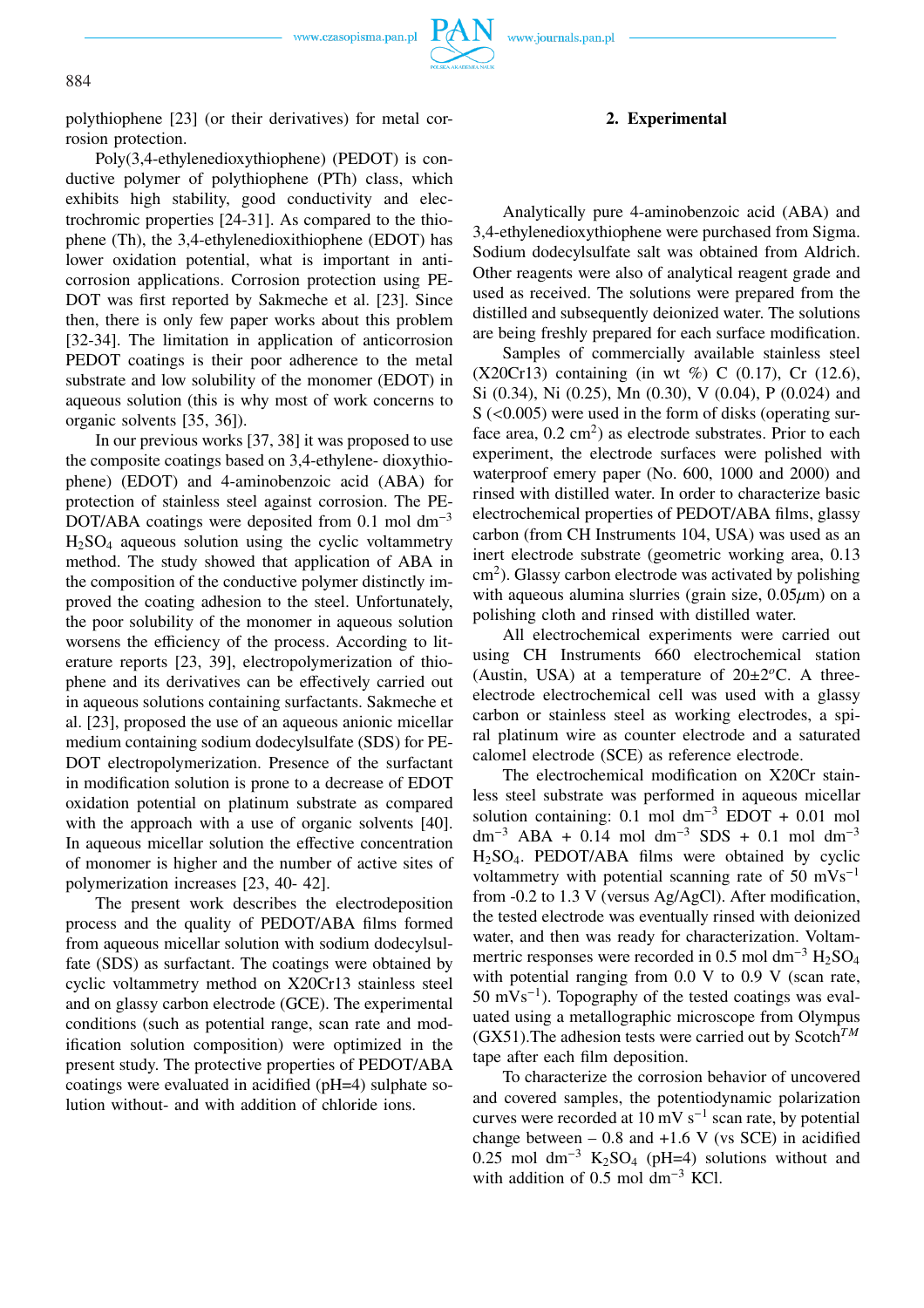### **3. Results and discussion**

To determine the most effective conditions for electrochemical deposition of PEDOT/ABA coatings a series of measurements were carried out. The potential range, scan rate and composition of the solution (concentrations of ABA and monomer in modification solution) were optimized for film electrodeposition process on glassy carbon electrode (GCE). Then, the electrodeposition parameters (with steady-state conditions) and the quality of PEDOT/ABA films formed on X20Cr13 stainless steel were reported.

## **3.1. Electrochemical deposition of PEDOT/ABA coatings on glassy carbon substrate**

In initial attempts, the optimum potential range for PEDOT/ABA films deposition from aqueous micellar solution has been determined. The potential range was selected so as to ensure both oxidation of amino group in ABA (0.8 V to 1.0 V) [43, 44] and oxidation of monomer (0.8 V to 1.2 V) [23]. A series of electrodepositions were performed by cyclic voltammetry from a start potential equal to  $-0.2$  V to a final potential value of  $E_f$ , varying from +0.9 V to 1.3 V. Fig. 1 illustrates an example of the first cycle of the electrodeposition process of PE-DOT/ABA film on GCE.



Fig. 1. Cyclic voltammograms illustrating the first cycle of PE-DOT/ABA electrodeposition on the GCE substrate,  $E_f$  = +0.9 V (dotted line),  $E_f$  = +1.1 V (dashed line),  $E_f$  = +1.3 V (solid line). Inset: following cycles of electrodeposition for  $E_f = 1.3V$ . Scan rate, 50 mVs<sup>−</sup><sup>1</sup>

As it is seen from Fig. 1, the final potential equal to 0.9 V (or 1.1 V) is not sufficient for electrodeposition of PEDOT/ABA coatings. By increasing  $E_f$  to 1.3 V, followed by oxidation of the coatings components (ABA and EDOT), the film starts growing. The oxidation begins at the first cycle and takes place when the potential becomes more noble than 1.1 V, which is confirmed by the rise of current intensity. The following cycles (inset in Fig. 1) illustrates the successive growth of composite layers. In several first cycles, the oxidation and reduction current densities increased gradually, however, in subsequent cycles, the growth rate of the film became distinctly slowed and measured current densities stabilized.

Fig. 2 shows voltammetric responses obtained for PEDOT/ABA coatings deposited on GCE in various potential ranges (from  $-0.2$  to  $0.9$  V to  $-0.2$  to  $1.3$  V). In applied potential range, there were not observed any oxidation nor reduction peaks, which indicates on capacitive properties of the film [1]. Voltammetric responses for PEDOT/ABA films deposited at potential ranges -0.2 to 1.2 V and -0.2 to 1.3 V show similar plots, but a little higher oxidation- and reduction current densities were obtained for the film deposited in second potential range.



Fig. 2. Voltammetric responses recorded in 0.5 mol dm<sup>−</sup><sup>3</sup> H2SO<sup>4</sup> for the PEDOT/ABA films deposited in different potential range. Scan rate,  $50 \text{ mVs}^{-1}$ 



Fig. 3. Voltammetric responses recorded in 0.5 mol dm<sup>-3</sup> H<sub>2</sub>SO<sub>4</sub> for the PEDOT/ABA films deposited on GCE at different scan rates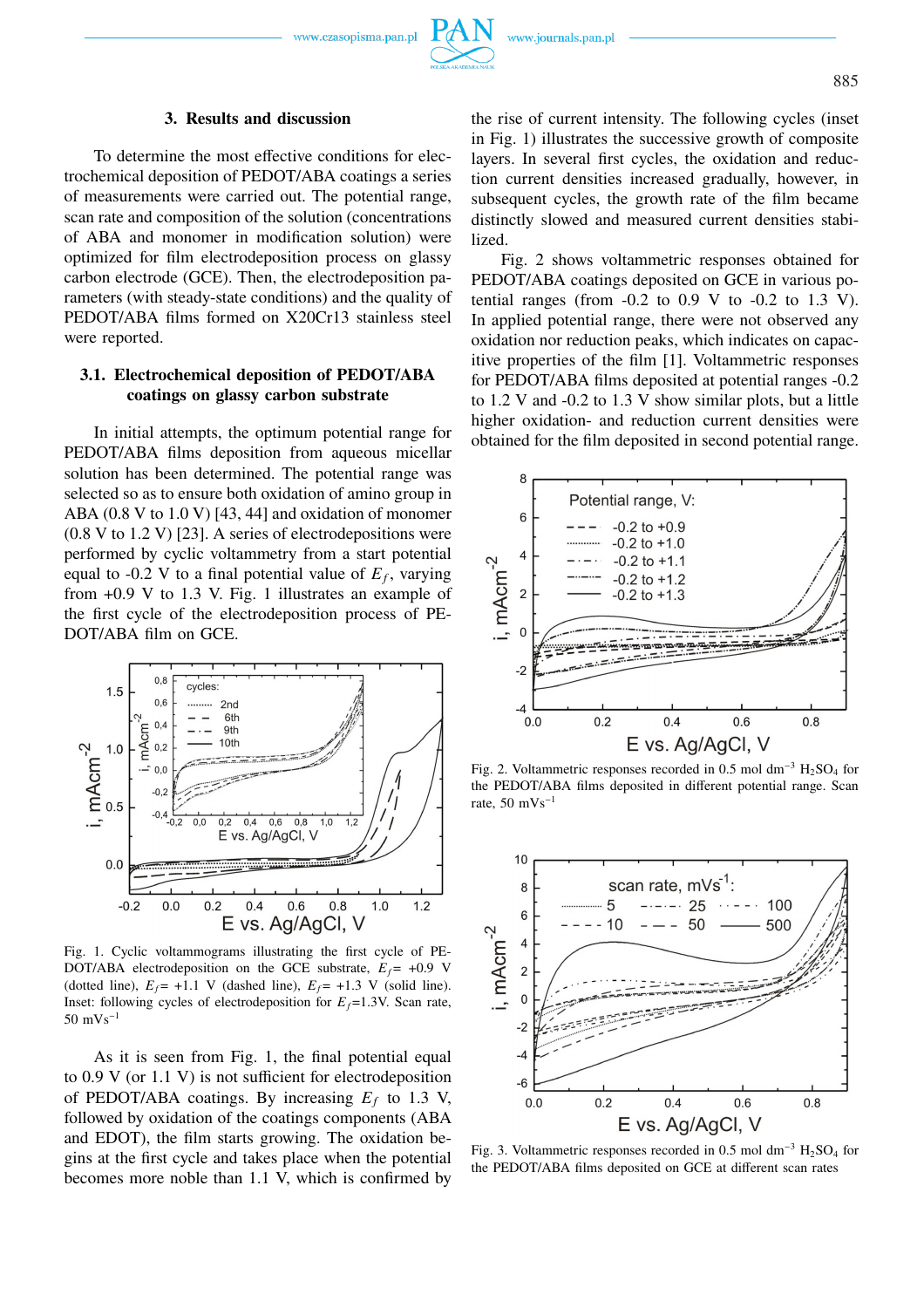

Fig. 4. Voltammetric responses recorded in 0.5 mol dm<sup>−</sup><sup>3</sup> H2SO<sup>4</sup> for the PEDOT/ABA films on the GCE of the solution containing different concentration of (a) EDOT and (b) ABA. Scan rate, 50 mVs<sup>−</sup><sup>1</sup>

Fig. 3 illustrates cyclic voltammetry responses obtained for PEDOT/ABA coatings on GCE at some various potential scan rates. As it is seen in Fig. 3, voltammetric response current increases with increasing scan rate of the deposition process. Voltammetric responses obtained for PEDOT/ABA coatings deposited at a scan rates ranging from 5 to 50 mVs<sup>-1</sup> are similar. Greater differences in current densities are observed for coatings deposited at higher scan rates (100, and particularly 500 mVs<sup>-1</sup>). However, microscopic observations and Scotch<sup>TM</sup> tests have shown that these latest coatings exhibit worse homogeneity and rather poor adhesion. This is why we have chosen  $50 \text{ mVs}^{-1}$  as the most advantageous scan rate for electrodeposition process.

In order to put forward optimal conditions to obtain highly effective PEDOT/ABA films, we tested the effects of monomer- and 4-aminobenzoic acid concentrations in modification solution. In Fig. 4 the corresponding voltammetric responses are presented. The responses in Fig. 4a were obtained for PEDOT/ABA coatings deposited from aqueous micellar solution containing constant concentrations of ABA (0.01 M), SDS surfactant  $(0.14 \text{ M})$  and basic electrolyte  $(0.1 \text{ M H}_2\text{SO}_4)$ , but different concentrations of EDOT. As it can be noticed from Fig. 4a, the voltammetric currents clearly increase with increase of EDOT concentration in the modification solution.

Fig. 4b shows the voltammetric responses obtained for PEDOT/ABA coatings deposited from aqueous micellar solution containing constant concentration of monomer- EDOT (0.01 M), SDS surfactant (0.14 M) and basic electrolyte  $(0.1 \text{ M H}_2\text{SO}_4)$ , but different concentrations of ABA. All the curves from Fig. 4b are similar, and they show only small differences in the current densities. As it follows from microscopic observations and adhesion tests, the most advantageous physicochemical

properties exhibits the PEDOT/ABA coating obtained from solution containing 10 mM of ABA.

# **3.2. Electrochemical deposition of PEDOT/ABA coatings on X20Cr13 stainless steel**

The research presented in the previous section allowed to establish the optimal conditions for electrodeposition of PEDOT/ABA coatings on X20Cr13 stainless steel substrate. Thus, the electrodeposition process on stainless steel was carried out in aqueous micellar solution containing:  $0.1$  M EDOT +  $0.01$  M ABA +  $0.14$  M  $SDS + 0.1$  M H<sub>2</sub>SO<sub>4</sub>. The coatings were deposited at potential range from  $-0.2$  V to  $+1.3$  V and at potential sweep rate  $50 \text{ mVs}^{-1}$ .

Fig. 5a illustrates comparison of first cycles of electrodeposition process of PEDOT/ABA coatings on stainless steel and glassy carbon electrodes. The irreversible oxidation peak is observed at about 1.1 V (for GCE) and 1.2 V (for stainless steel). At these potentials, the oxidation of both amino group in ABA and monomer proceed. The peak current decreases gradually with the subsequent potential scanning cycles. As we can see from insert in Fig. 5, in first cycle of deposition, oxidation of steel takes place (irreversible peak from -0.4 V to +0.2 V). This peak corresponds to active dissolution of steel followed by formation of passive layer  $(E > 0.2)$ V). At  $E > +1.0$  V the anodic currents start going to grow, which can be ascribed to oxidation of film components (amine group in ABA and EDOT monomer) and beginning of film deposition. The further increase of the anodic current  $(E > +1.2 \text{ V})$  is connected with transpassivation of steel (oxidation of Cr(III) oxide to  $CrO<sub>4</sub><sup>2−</sup>$ ) [45]. In Fig. 5b voltammetric responses obtained for PEDOT/ABA coatings on GCE and stainless steel are compared.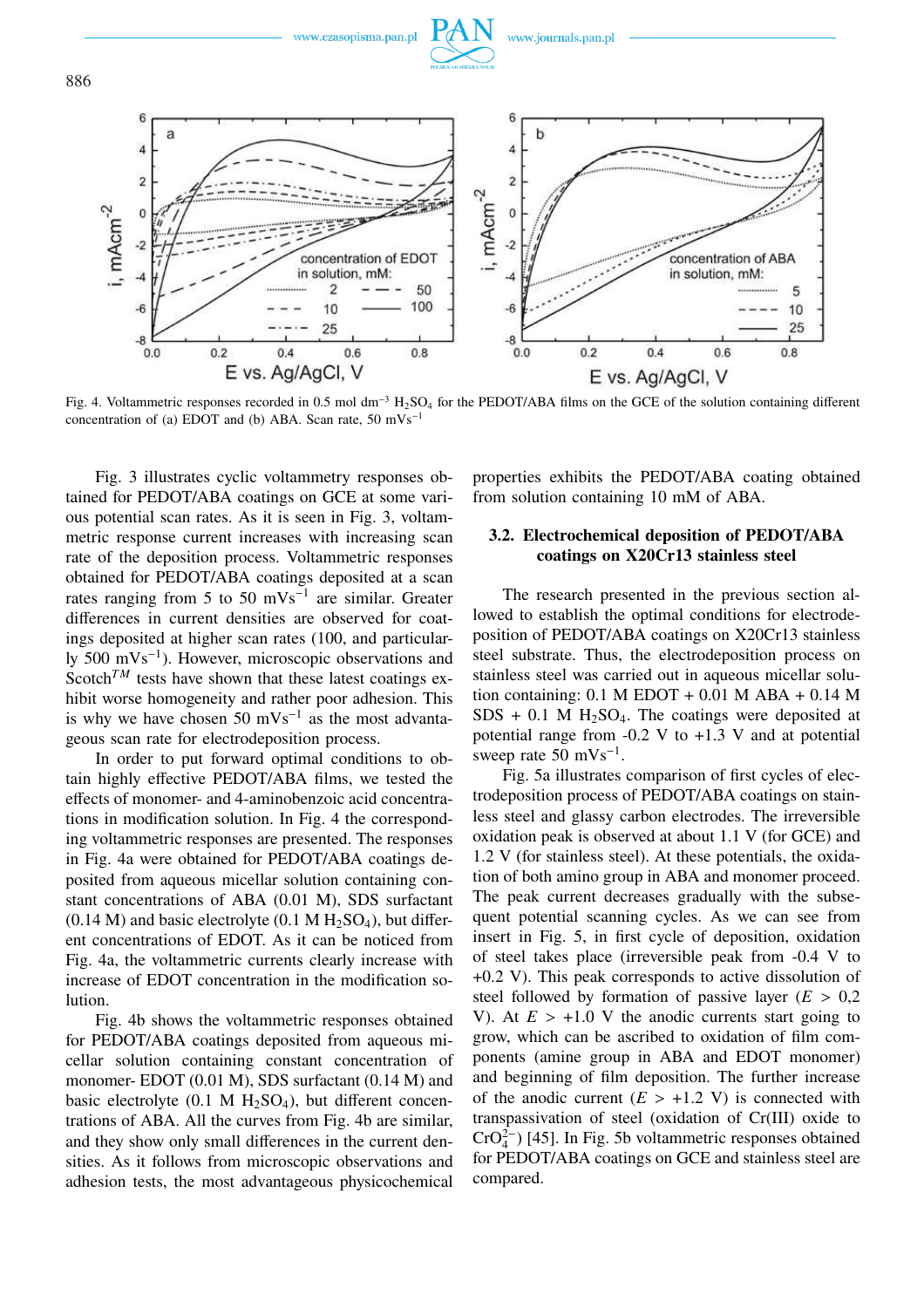

Fig. 5. (a) Cyclic voltammograms illustrating the first cycle electrodeposition of PEDOT/ABA film on GCE (solid line) and stainless steel (dashed line). Inset: First cycle deposition of the film on stainless steel measured at wide potential range. (b) Voltammetric responses recorded in 0.5 mol dm<sup>−3</sup> H<sub>2</sub>SO<sub>4</sub> for PEDOT/ABA films on GCE (solid line) and on stainless steel (dashed line). Scan rate, 50 mVs<sup>−1</sup>

In order to get insight the morphology of PE-DOT/ABA film electrodeposited on stainless steel, we examined its structure by metallographic microscope. As it can be seen from Fig.6 the obtained PEDOT/ABA coating is homogeneous and compact, and shows characteristic globular clusters, typical for PEDOT films [18, 23].



Fig. 6. The topography of the PEDOT/ABA film electrodeposited on stainless steel. Deposition time: 1000s (34 cycles)

Potentiodynamic curves for bare stainless steel and for steel covered with PEDOT/ABA film, measured in acidiffied sulfate solution (pH=4), in the absence and in the presence of 0.5 M of chloride ions, are presented in Figs. 7 and 8.

As it is seen in Fig. 7, the presence of PEDOT/ABA coatings on stainless steel has led to a significant decrease of anodic current densities especially in potential range  $-0.6 \div +0.2$  V. It is noteworthy that the corrosion potential is shifted for covered steel of about 0.3 V towards positive values. The PEDOT/ABA coatings inhibits corrosion process in active range of about order of magnitude. The active dissolution peak of the steel (-0.4 V) is not very distinct for the applied test solution (pH=4) and it practically disappears for covered steel. In passive range (up to 0.9 V), the current densities for bare and covered steel are similar, however, PEDOT/ABA coating distinctly inhibits transpassive dissolution of the steel (>1.1 V).



Fig. 7. Potentiodynamic curves recorded for bare stainless steel (solid line), and for stainless steel covered with PEDOT/ABA film. Electrolyte, 0,25 mol dm<sup>-3</sup> K<sub>2</sub>SO<sub>4</sub> (pH= 4). Scan rate, 10 mVs<sup>-1</sup>

As it results from Fig. 7 and 8, in spite of the presence of chloride ions, the PEDOT/ABA coating inhibits the active dissolution of steel. What is more: in presence of PEDOT/ABA coatings steel passivates spontaneously. However, for solution containing Cl<sup>−</sup> ions the break down of the passive layer takes place. The polarization curves indicate (Fig. 8) that the pit nucleation potential  $(E_{pit})$  equals ca. -0.1 V for bare steel and it is signif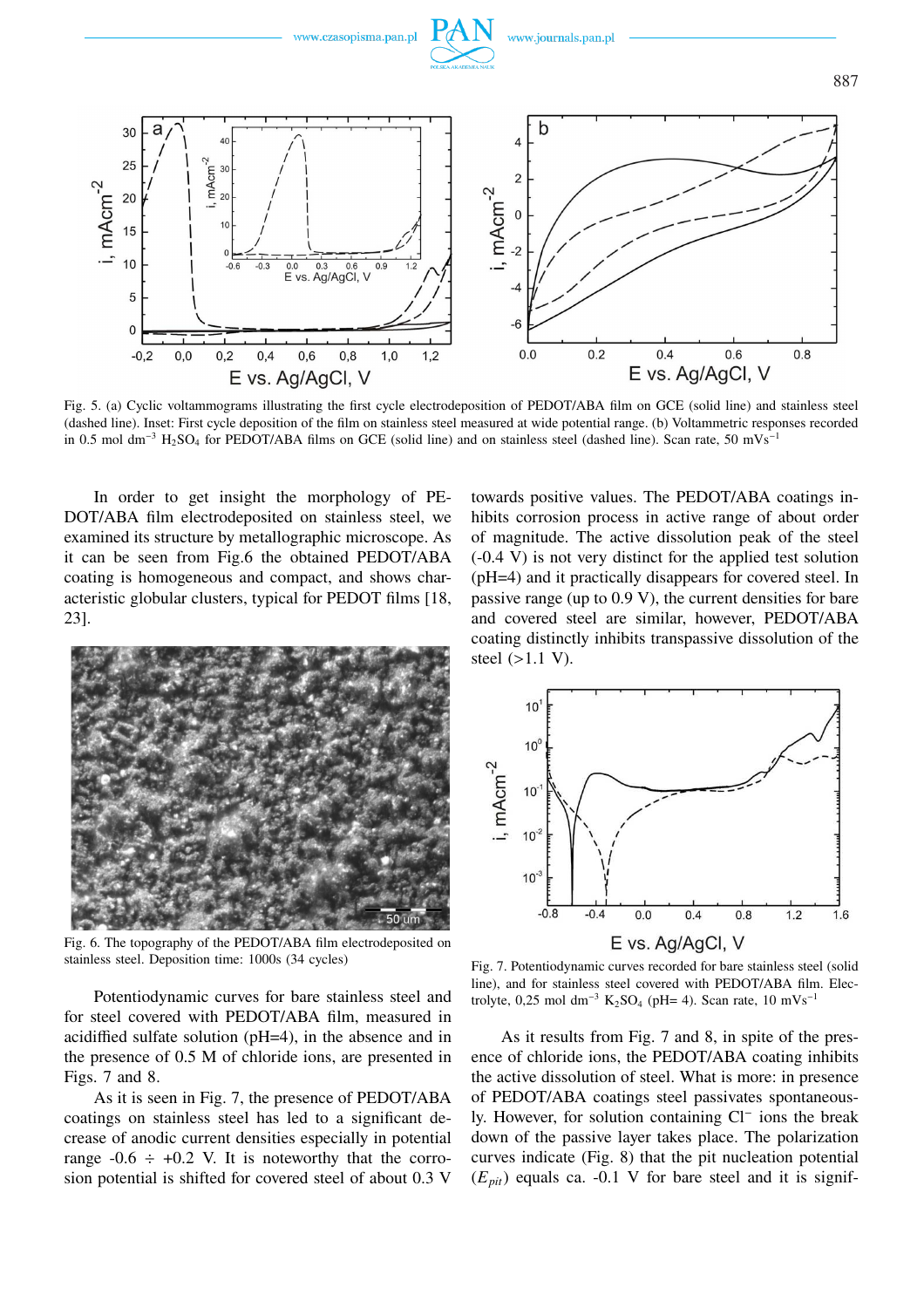www.czasopisma.pan.pl



icantly shifted (by about 0.3 V) towards positive value for steel covered with PEDOT/ABA coating. Moreover, for steel covered with PEDOT/ABA film the slope of anodic curve above  $E_{pit}$  is distinctly lower than that for bare steel. This is the evidence that the pits development is definitely slower for covered steel than that for bare steel.



Fig. 8. Potentiodynamic curves recorded for bare stainless steel (solid line), and for stainless steel covered with PEDOT/ABA film (dashed line). Electrolyte, 0.25 mol dm<sup>-3</sup> K<sub>2</sub>SO<sub>4</sub> + 0.5 mol dm<sup>-3</sup> KCl (pH= 4). Scan rate,  $10 \text{ mVs}^{-1}$ 



Fig. 9. Changes of open circuit potentials vs. exposure time recorded for bare stainless steel (solid line), and for stainless steel covered with PEDOT/ABA film (dashed line). Electrolyte, 0.25 mol dm<sup>-3</sup> K<sub>2</sub>SO<sub>4</sub> + 0.5 mol dm<sup>-3</sup> KCl (pH= 4)

In order to evaluate the kinetic stability of PE-DOT/ABA films we followed through changes of the open circuit potential of stainless steel substrate uncovered and covered with PEDOT/ABA film (Fig. 9). Under such conditions, the corrosion process of bare steel proceeds at relatively fast rate, immediately after its immersion to the corrosion solution (pH=4, 0.5 M Cl<sup>−</sup>). Modification of the steel with PEDOT/ABA coating moves

the open circuit potential (*Ecorr*) in the passive range, then the corrosion potential progressively decreases versus the exposure time. The steel transition to the active range comes about 180 mins for covered steel. The plots presented in Fig. 9 testify that PEDOT/ABA coating stabilizes passive state of stainless steel in acidified solution containing 0.5 M of chloride ions for comparatively long period of time.

## **4. Concluding remarks**

The objective of this work was the optimisation of PEDOT/ABA electrodeposition process from aqueous micellar solution. The most advantageous concentrations of EDOT (0.1 M) and ABA (0.01 M) in modification solution, ensuring effective corrosion inhibition and coating adherence to the stainless steel substrate have been determined. Obtained PEDOT/ABA surfacial films exhibit promising properties towards the protection of stainless steel against both general and pitting corrosion in acidified, chloride-containing medium.

#### **Acknowledgements**

This work was supported by Ministry of Science and Higher Education, Projects: N N507 4616 33 and N N507 5122 39

#### REFERENCES

- [1] G. In z e l t, Conducting Polymers, Springer, 2008.
- [2] G. Inzelt, M. Pineri, J.W. Schultze, M.A. Vo r o t y n t s e v, Electrochim. Acta **45**, 2430 (2000).
- [3] J.D. S t e n g e r S m i t h, Prog. Polym. Sci. **23**, 57 (1998).
- [4] C.A. Ferreira, S. Aeiyach, J.J. Aaron, P.C. L a c a z e, Electrochim. Acta **41**, 1801 (1996).
- [5] P. Zarras, N. Anderson, C. Webber, D.J. Ir vin, J.A. Ir vin, A. Guenthner, J.D. S t e n g e r - S m i t h, Rad. Phys. & Chem. **68**, 387 (2003).
- [6] D.G. Shchukin, K. Kohler, H. Mohwald, J. Am. Chem. Soc. **128**, 4560 (2006).
- [7] Q. Z h o i, C.M. L i, J. L i, X. C u i, D. G e r v a s i o, J. Phys. Chem. **C 111**, 11216 (2007).
- [8] Y. C. L i u, B.J. H w a n g, W.C. H s u, Sens. Actuators **B 87**, 304 (2002).
- [9] S. Cosnier, R.E. Ionescu, S. Herrmann, L. B ou f f i e r, M. D e m e u n y n c k, R.S. M a r k s, Anal. Chem. **78**, 7054 (2006).
- [10] K.H. A n, K.K. J e o n, J.K. H e a, S.C. L i m, D.J. B a e, Y.H. L e e, J. Electrochem. Soc. **149**, A1086 (2002).
- [11] M.D. Ingram, H. Staesche, K.S. Ryder, J. Power Sources **129**, 107 (2004).